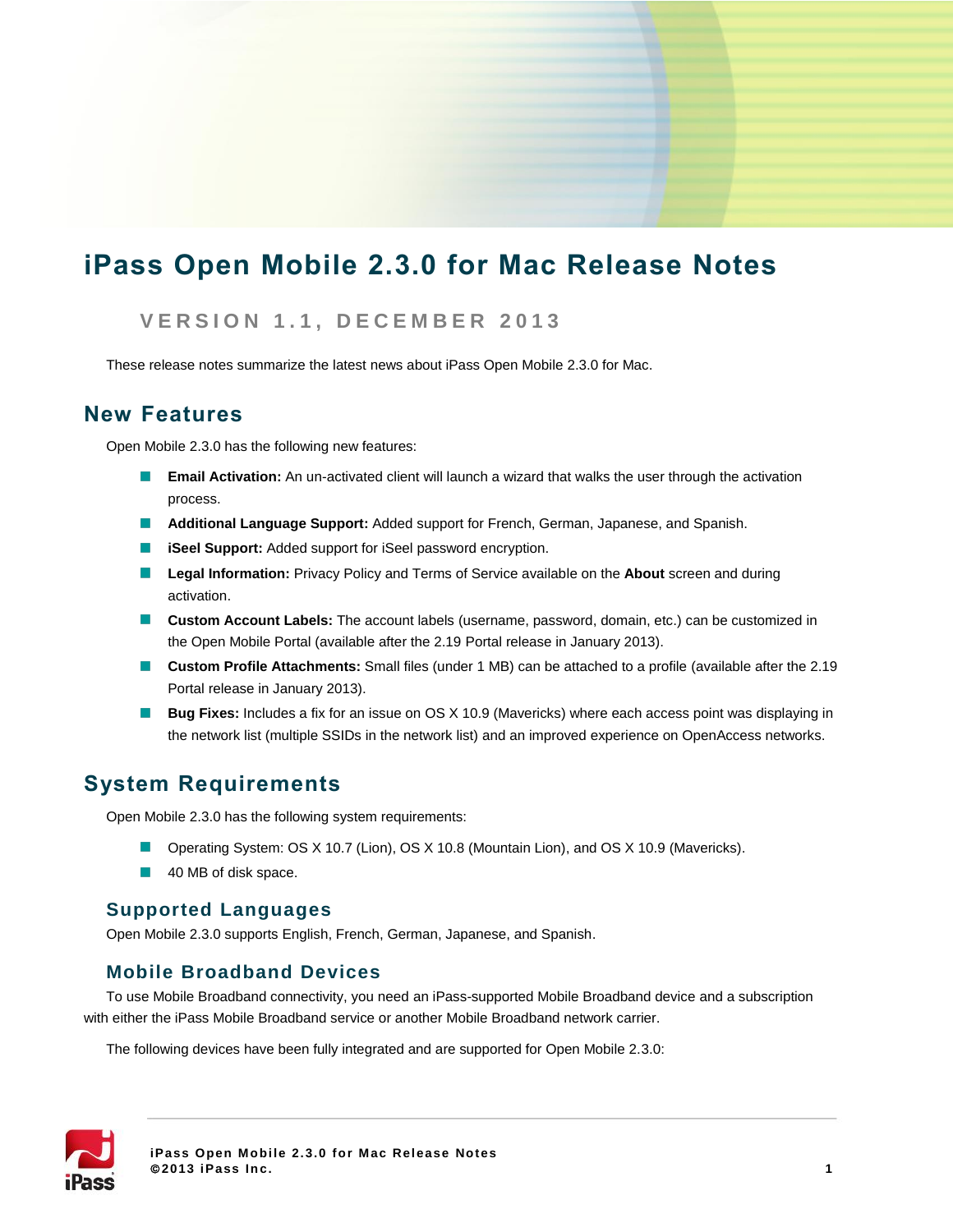- Sierra Wireless 320U (driver version 3.0.0.16)
- Sierra Wireless 312U N2 (driver version 3.0.0.16)
- Sierra Wireless U308 (driver version 3.0.0.16)
- Sierra Wireless 312U (driver version 3.0.0.16)  $\overline{\phantom{a}}$
- Sierra Wireless AC503 (driver version 3.0.0.16)  $\mathcal{C}^{\mathcal{A}}$

# **Resolved Issues**

The following issues have been resolved for Open Mobile 2.3.0:

| <b>Issue ID</b>   | <b>Description</b>                                                                                                              |
|-------------------|---------------------------------------------------------------------------------------------------------------------------------|
| 116565,<br>119598 | OpenAccess hotspots no longer take minutes to show as connected.                                                                |
| 124418            | On OS X 10.9 (Mavericks), the network list no longer shows a single hotspot multiple times if it has<br>multiple access points. |

# **Known Limitations**

Open Mobile 2.3.0 has the following limitations:

| <b>Issue ID</b> | <b>Description</b>                                                                                                                                                                                                                                                                                  |
|-----------------|-----------------------------------------------------------------------------------------------------------------------------------------------------------------------------------------------------------------------------------------------------------------------------------------------------|
| 124865          | Cisco AnyConnect integration is not fully supported on OS X Mavericks (10.9), because Cisco does<br>not support Webview on Mavericks.                                                                                                                                                               |
| 119511          | On OS X Mountain Lion (10.8) with Java 7 installed, Cisco AnyConnect will fail to connect using<br>Open Mobile. Either connect to Cisco through Safari or by removing Java 7 and re-installing Java<br>SE 6 to use Open Mobile (please find instructions here: http://support.apple.com/kb/HT5559). |
| 118975          | Juniper VPN versions earlier than 7.2R4 are not supported on OS X Mountain Lion and Mavericks<br>(10.8 and 10.9). As a result, users with these versions of Juniper may not be able to connect to the<br>VPN using Open Mobile, but they can connect to the VPN using the Safari browser.           |
| 117213          | Due to a limitation in Mountain Lion and Mavericks (OS X 10.8 and 10.9), Open Mobile may (in rare<br>cases) hang for about three seconds when connecting to an iPass network.                                                                                                                       |
| 112252          | The Sierra Wireless AC503 device does not allow a laptop to enter sleep mode during an active<br>data session.                                                                                                                                                                                      |
| 111130          | Some branded elements, such as Application Name, Application Folder, and Application Icon, are<br>set at installation, and cannot be changed by a profile update. Changing these branding elements<br>require a reinstallation of Open Mobile.                                                      |
| 109271          | Some ASCII text (such as $\{ \}$ $\  \cdot \Phi \in \mathbb{R}$ ) may not appear or appear incorrectly in an SMS<br>message.                                                                                                                                                                        |
| 108720          | 2G mode is shown as an option on cards that only support 3G (this is a device limitation).                                                                                                                                                                                                          |
| 106777          | When filling in the APN information for a Mobile Broadband device, both Username and Password<br>have to be filled (even for networks that do not require both). The workaround is to fill the non-<br>required field with blank spaces.                                                            |

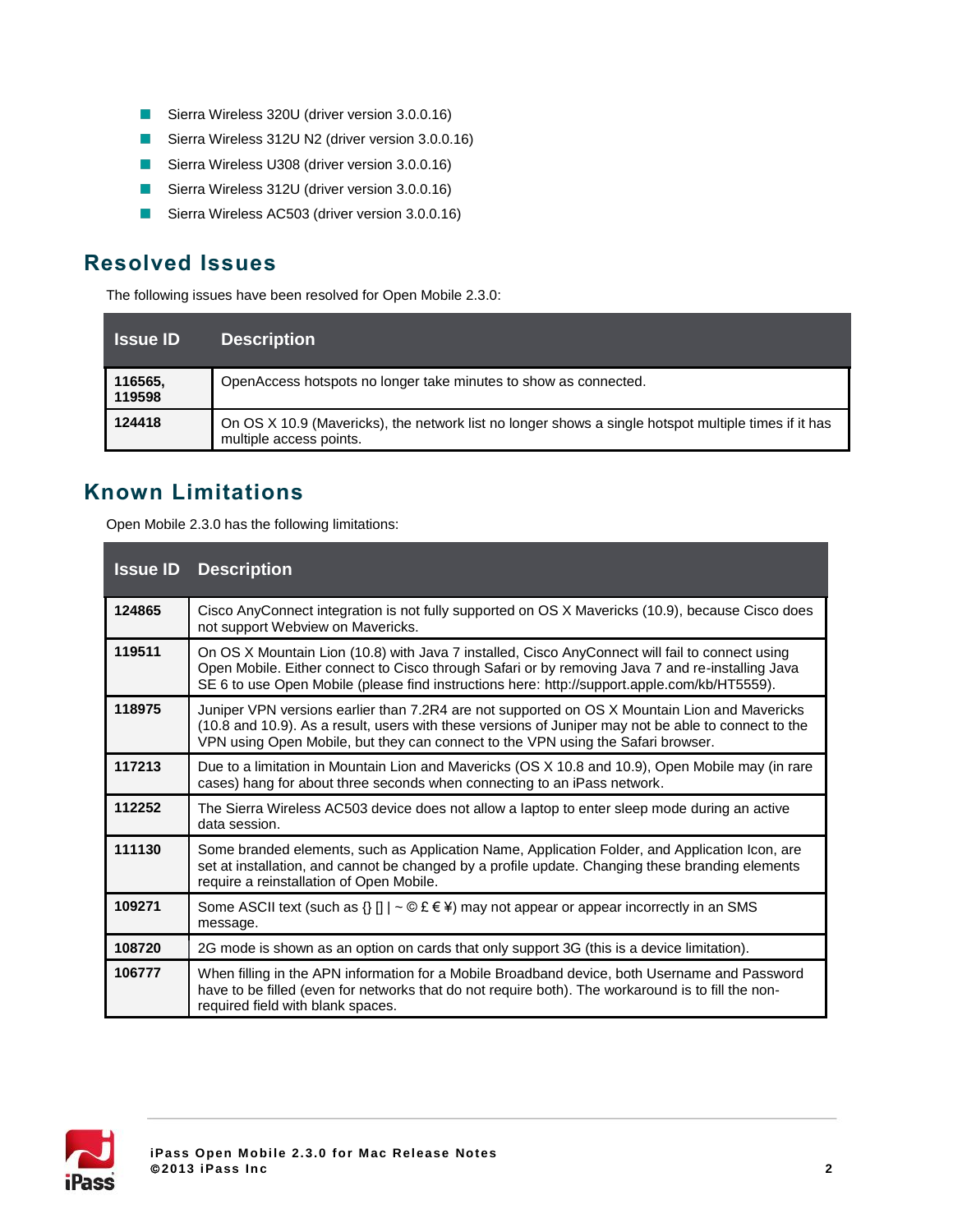## **Known Issues**

Open Mobile 2.3.0 has the following issues:

| <b>Issue ID</b> | <b>Description</b>                                                                                                                                                                                                                                                                                                                                                                                                                                                                                                                                               |
|-----------------|------------------------------------------------------------------------------------------------------------------------------------------------------------------------------------------------------------------------------------------------------------------------------------------------------------------------------------------------------------------------------------------------------------------------------------------------------------------------------------------------------------------------------------------------------------------|
| 124944          | Users with a 2.2.0 version of the client installed that download an unactivated client (with the email<br>activation feature) will retain their current profile. If that profile is updated but is not migrated to<br>2.3.0, the user will get a software upgrade message, and if the user upgrades, the client will go<br>back to the 2.2.0 version. As a result, users with a 2.2.0 version of the client should be upgraded<br>through a migration and software upgrade, and any 2.2.0 profiles that need to be updated should be<br>migrated to 2.3.0 first. |
| 124864          | In some cases, a roaming alert may fail to display when the user connects to a roaming Mobile<br>Broadband network.                                                                                                                                                                                                                                                                                                                                                                                                                                              |
| 124829          | Some fields on the Mobile Broadband device details page are not localized.                                                                                                                                                                                                                                                                                                                                                                                                                                                                                       |
| 119611          | In very rare cases, the progress indicator for the Speed Test may remain on the screen after the<br>test is finished.                                                                                                                                                                                                                                                                                                                                                                                                                                            |
| 116987          | An Ethernet connection will not be inherited by Open Mobile if the user hotplugs the new Ethernet<br>connection. In order for the connection to be inherited, the user must hotplug the new connection<br>while Open Mobile is running, and then exit and restart Open Mobile.                                                                                                                                                                                                                                                                                   |
| 115843          | A connection with a static IP will not be inherited by Open Mobile.                                                                                                                                                                                                                                                                                                                                                                                                                                                                                              |
| 115633          | The Uninstaller app is seen in the Recent Applications list.                                                                                                                                                                                                                                                                                                                                                                                                                                                                                                     |
| 115488          | In some cases, a connection will fail to be inherited, even if the Internet is reachable and the VPN is<br>connected.                                                                                                                                                                                                                                                                                                                                                                                                                                            |
| 114662          | If Open Mobile is quit while a VPN connection attempt is in progress, and the machine is placed into<br>sleep mode and then resumes, Open Mobile will neglect to close the VPN browser.                                                                                                                                                                                                                                                                                                                                                                          |
| 113152          | In rare cases, the Quick Launch bar will not be displayed. In order to display it, the application will<br>need to be restarted.                                                                                                                                                                                                                                                                                                                                                                                                                                 |
| 111613          | If the current Mobile Broadband network is manually switched to a new one, the new network will<br>not be correctly displayed as current in the UI. In order to display the correct network, close and<br>reopen the UI window.                                                                                                                                                                                                                                                                                                                                  |
| 111585          | If a branded Application Name is the same as a folder that already exists on the computer,<br>installation may fail and any currently installed version of Open Mobile may be uninstalled as a<br>result.                                                                                                                                                                                                                                                                                                                                                        |
| 110054          | When the profile is updated, some newly included features (save password, pre-defined domain,<br>VPN, RSS, Branding and auto-connect) may not appear until the Open Mobile client is restarted.                                                                                                                                                                                                                                                                                                                                                                  |
| 109891          | The network list or Mobile Broadband Settings may not refresh when a 312U Card is plugged in and<br>the user inserts or removes the SIM card.                                                                                                                                                                                                                                                                                                                                                                                                                    |
| 109841          | In some cases, a Mobile Broadband network to which the user has connected may persist as the<br>current network even when the Mobile Broadband device is not inserted into the machine.                                                                                                                                                                                                                                                                                                                                                                          |
| 105016          | When the user logs out of GoGo InFlight, Open Mobile may continue to show the network as<br>connected even though there is no valid connection to the Internet.                                                                                                                                                                                                                                                                                                                                                                                                  |